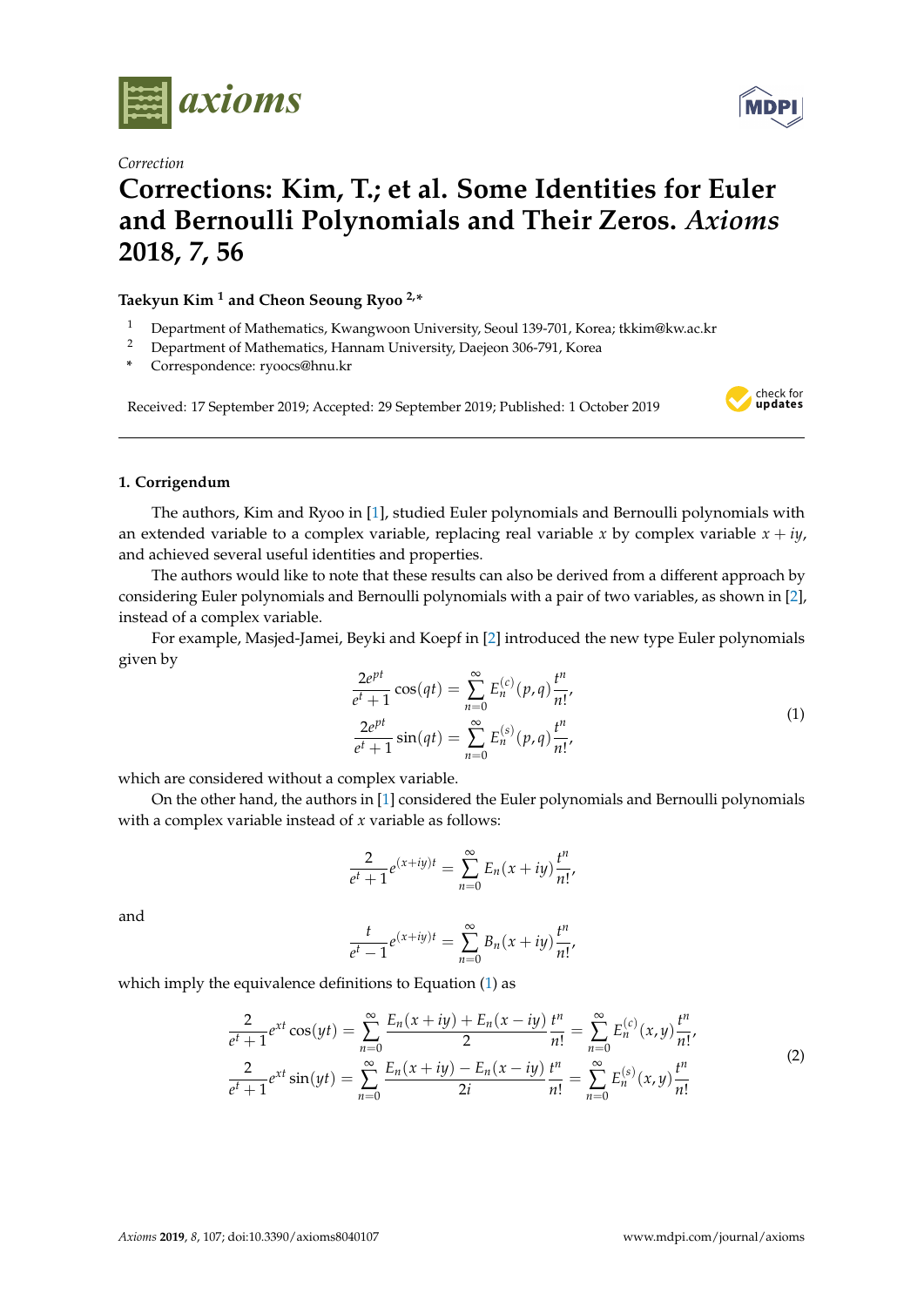and

<span id="page-1-0"></span>
$$
\frac{t}{e^t - 1} e^{xt} \cos(yt) = \sum_{n=0}^{\infty} \frac{B_n(x+iy) + B_n(x-iy)}{2} \frac{t^n}{n!} = \sum_{n=0}^{\infty} B_n^{(c)}(x,y) \frac{t^n}{n!},
$$
\n
$$
\frac{t}{e^t - 1} e^{xt} \sin(yt) = \sum_{n=0}^{\infty} \frac{B_n(x+iy) - B_n(x-iy)}{2i} \frac{t^n}{n!} = \sum_{n=0}^{\infty} B_n^{(s)}(x,y) \frac{t^n}{n!}.
$$
\n(3)

Here, the authors considered the Euler polynomials and Bernoulli polynomials of a complex variable, by treating the real and imaginary parts separately, which are able to introduce the cosine Euler polynomials, the sine Euler polynomials, the cosine Bernoulli polynomials, and the sine Bernoulli polynomials such as Equations [\(2\)](#page-0-1) and [\(3\)](#page-1-0).

After the paper "Some Identities for Euler and Bernoulli Polynomials and Their Zeros in Axioms 2018, 7, 56." by T. Kim and C.S. Ryoo was published, we realized that some results of the paper "A New Type of Euler Polynomials and Numbers in Mediterr. J. Math. (2018) 15: 138." by M. Masjed-Jamei, M.R. Beyki, and W. Koepf were published ahead with some identical results, which are consistent with the ones in the paper [\[1\]](#page-2-0).

The authors in [\[1\]](#page-2-0), after the publication, were aware of that Hacéne Belbachir, the reviewer of the paper [\[2\]](#page-2-1), left the question related to the extension of a variable in Mathematical Reviews (MR3808565) of the American Mathematical Society: "Is it possible to obtain their results by considering the classical Euler polynomials of complex variable  $x + iy$ , and treating the real part and the imaginary part separately?" The approach in Equation [\(2\)](#page-0-1) can be an affirmative answer to the question.

Thus, we want to inform our readers that some results of Reference [\[2\]](#page-2-1) have been published before the paper [\[1\]](#page-2-0). In addition, their related works are presented in [\[3\]](#page-2-2), in which some similar results are shown as their consistent works in [\[2\]](#page-2-1).

The authors conclusively note that some of the results in both [\[1](#page-2-0)[,2\]](#page-2-1) are derived from these two different approaches mentioned above.

In addition, the identical results in both [\[1](#page-2-0)[,2\]](#page-2-1) are listed as follows.

1. Theorem 1 in [\[1\]](#page-2-0) and Results (13) and (14) in [\[2\]](#page-2-1) are identical: for  $n \ge 0$ ,

$$
E_n^{(C)}(x,y) = \sum_{l=0}^n \binom{n}{l} E_l C_{n-l}(x,y) \text{ and } E_n^{(S)}(x,y) = \sum_{l=0}^n \binom{n}{l} E_l S_{n-l}(x,y).
$$

2. Theorem 3 in [\[1\]](#page-2-0) and Proposition 2.1 in [\[2\]](#page-2-1) state the same outcome: for  $n \ge 0$ ,

$$
E_n^{(C)}(1-x,y) = (-1)^n E_n^{(C)}(x,y) \quad \text{and} \quad E_n^{(S)}(1-x,y) = (-1)^{n+1} E_n^{(S)}(x,y).
$$

3. Theorem 4 in [\[1\]](#page-2-0) and Proposition 2.2 in [\[2\]](#page-2-1) present identical results: for  $n \ge 0$ ,

$$
E_n^{(C)}(x+1,y)+E_n^{(C)}(x,y)=2C_n(x,y) \text{ and } E_n^{(S)}(x+1,y)+E_n^{(S)}(x,y)=2S_n(x,y).
$$

4. Corollary 1 in [\[1\]](#page-2-0) and Corollary 2.2 in [\[2\]](#page-2-1) show matching expressions: for  $n \geq 0$ ,

$$
E_{2n}^{(C)}(1,y) + E_{2n}^{(C)}(0,y) = 2(-1)^n y^{2n} \quad \text{and} \quad E_{2n+1}^{(S)}(1,y) + E_{2n+1}^{(S)}(0,y) = 2(-1)^n y^{2n+1}.
$$

5. Theorem 5 in [\[1\]](#page-2-0) and Proposition 2.3 in [\[2\]](#page-2-1) have matching results: for  $n \geq 0$   $r \in \mathbb{N}$ ,

$$
E_n^{(C)}(x+r,y) = \sum_{k=0}^n \binom{n}{k} E_k^{(C)}(x,y)r^{n-k} \quad \text{and} \quad E_n^{(S)}(x+r,y) = \sum_{k=0}^n \binom{n}{k} E_k^{(S)}(x,y)r^{n-k}.
$$